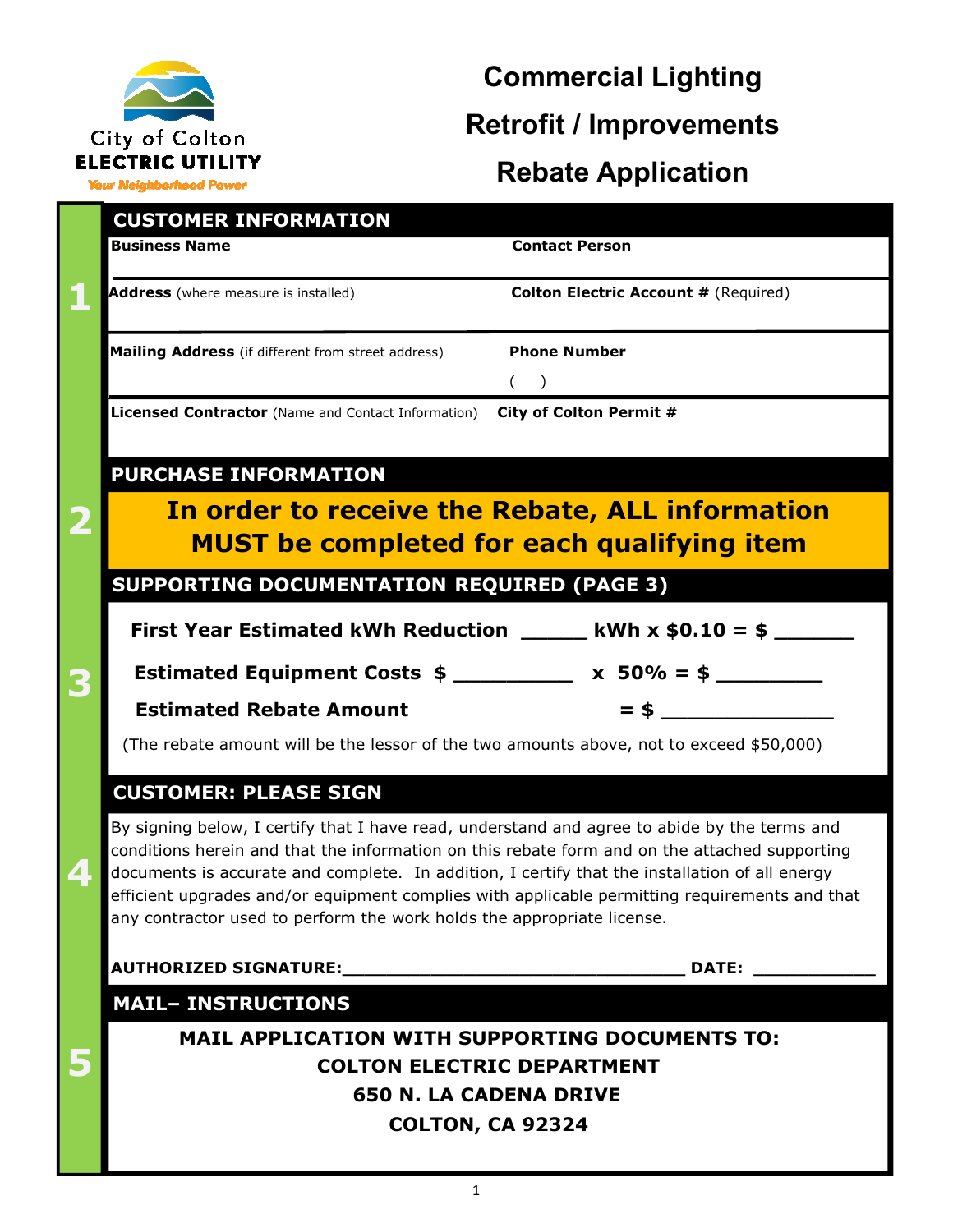### **TERMS AND CONDITIONS**

### ELIGIBILITY

- Any Customer of the City of Colton Electric Utilities with General Services Account G-1 or G-2 that installs approved lighting measures in accordance with the Rules and Requirements of the Commercial Lighting Rebate Program
- Pre and Post installation inspection are required for **ALL** rebates.
- I understand that a rebate will not be paid if I refuse the request for verification.
- Rebates are on a first come first serve basis, the program will end when all approved funding has been spent.

### APPROVED LIGHTING MEASURES

- EFFICIENT FLUORESCENT or LEDs: Conversion of standard or energy saver T-12 fluorescent lamps to T-8/T-5 lamps or LED-lighting (UL or DLC certified). Fluorescent lamp change must be accompanied with ballast change to **electronic ballasts.**
- OPTICAL REFLECTOR: Installation of a fixture or reflectors that result in a permanent de-lamping of existing fluorescent lamps.
- ELECTRONIC BALLASTS: Conversion of magnetic ballasts to high efficiency electronic ballasts.
- COMPACT FLUORESCENT: Replacement of incandescent lamps with compact fluorescent lamps and ballasts.
- OTHER MEASURES: Where the customer is required to make a financial investment, which results in a permanent reduction in kilowatt demand of existing lighting.

### APPLICATION

- Copies of proof of purchase showing products were paid in full and any additional supporting documentation must be sent to Colton Electric Utility postmarked no later than four months from when the work was completed.
- I am responsible for filling out the application completely, truthfully and accurately.
- I understand that Colton Electric Utility is not responsible for items lost or destroyed in the mail/transit.

### TIME SCHEDULE

- Please give The City of Colton Electric Utilities Department adequate time to review and approve your application prior to starting your project. The approval process may take up to two weeks.
- Work should be completed within six (6) months of application approval.

### PAYMENT

- **Maximum rebate amounts are \$0.10 per kilowatt hour in lighting load reduction, for the first year only.**
- **The rebate is not to exceed 50% of the total materials and equipment costs, not to exceed \$50,000.**
- Payment of the rebate is conditional that all correct supporting documentation be submitted with application.
- We will mail the rebate check for qualifying item (s) within six weeks of receiving completed application.
- All Rebates will be issued to the Colton Electric Utility customer. There will be no third party payments made.

### **FOR COLTON ELECTRIC UTILITY USE ONLY**

Date Application was Reviewed: \_\_\_\_\_\_\_\_\_\_\_\_\_\_\_

Reviewed By: \_\_\_\_\_\_\_\_\_\_\_\_\_\_\_\_\_\_\_\_\_\_\_\_\_\_\_\_\_

Total Rebate Amount: \_\_\_\_\_\_\_\_\_\_\_\_\_\_\_\_\_\_\_\_\_